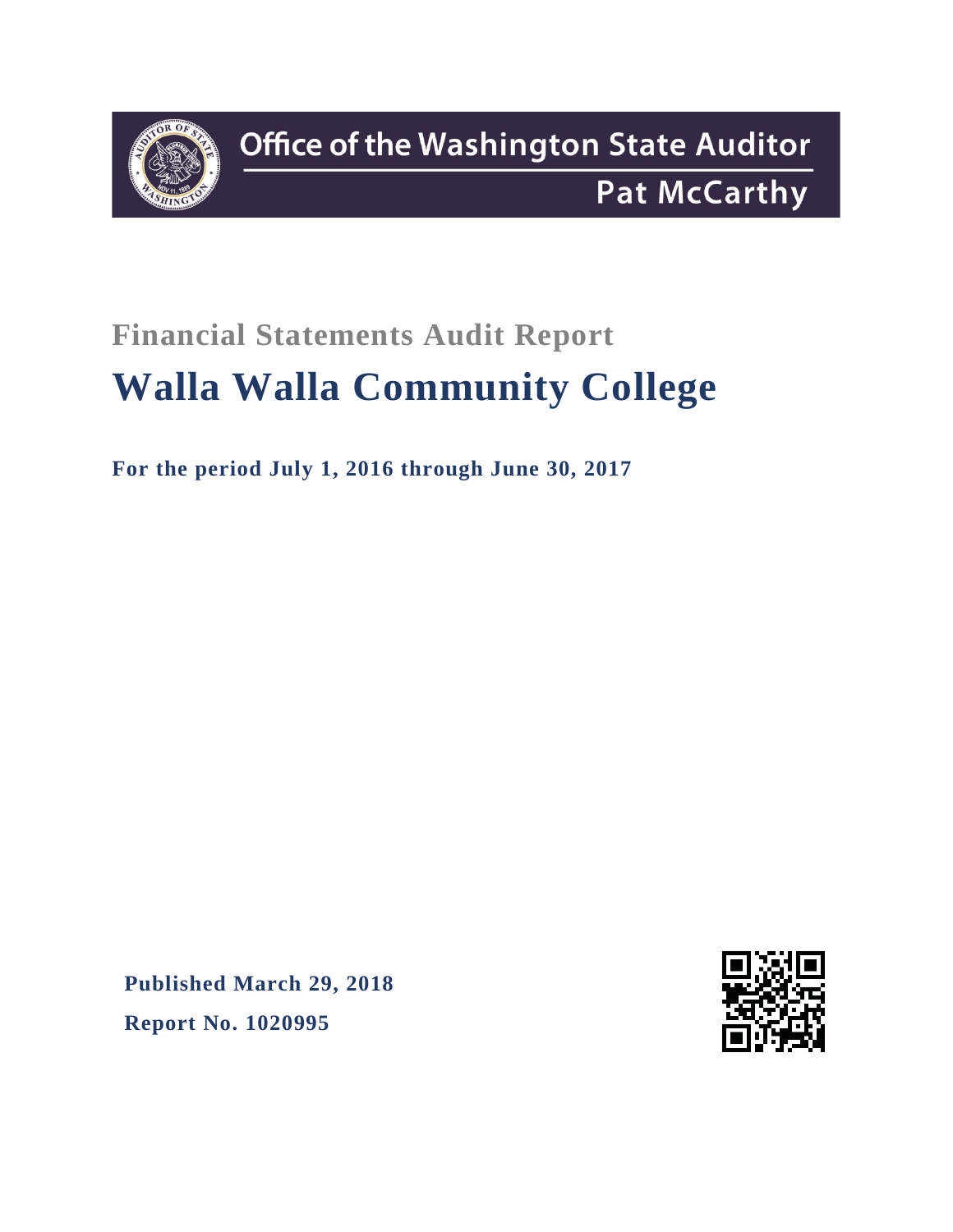

### **Office of the Washington State Auditor**

## **Pat McCarthy**

March 29, 2018

Board of Trustees Walla Walla Community College Walla Walla, Washington

#### **Report on Financial Statements**

Please find attached our report on the Walla Walla Community College's financial statements.

We are issuing this report in order to provide information on the College's financial condition.

Sincerely,

Tat Micky

Pat McCarthy State Auditor Olympia, WA